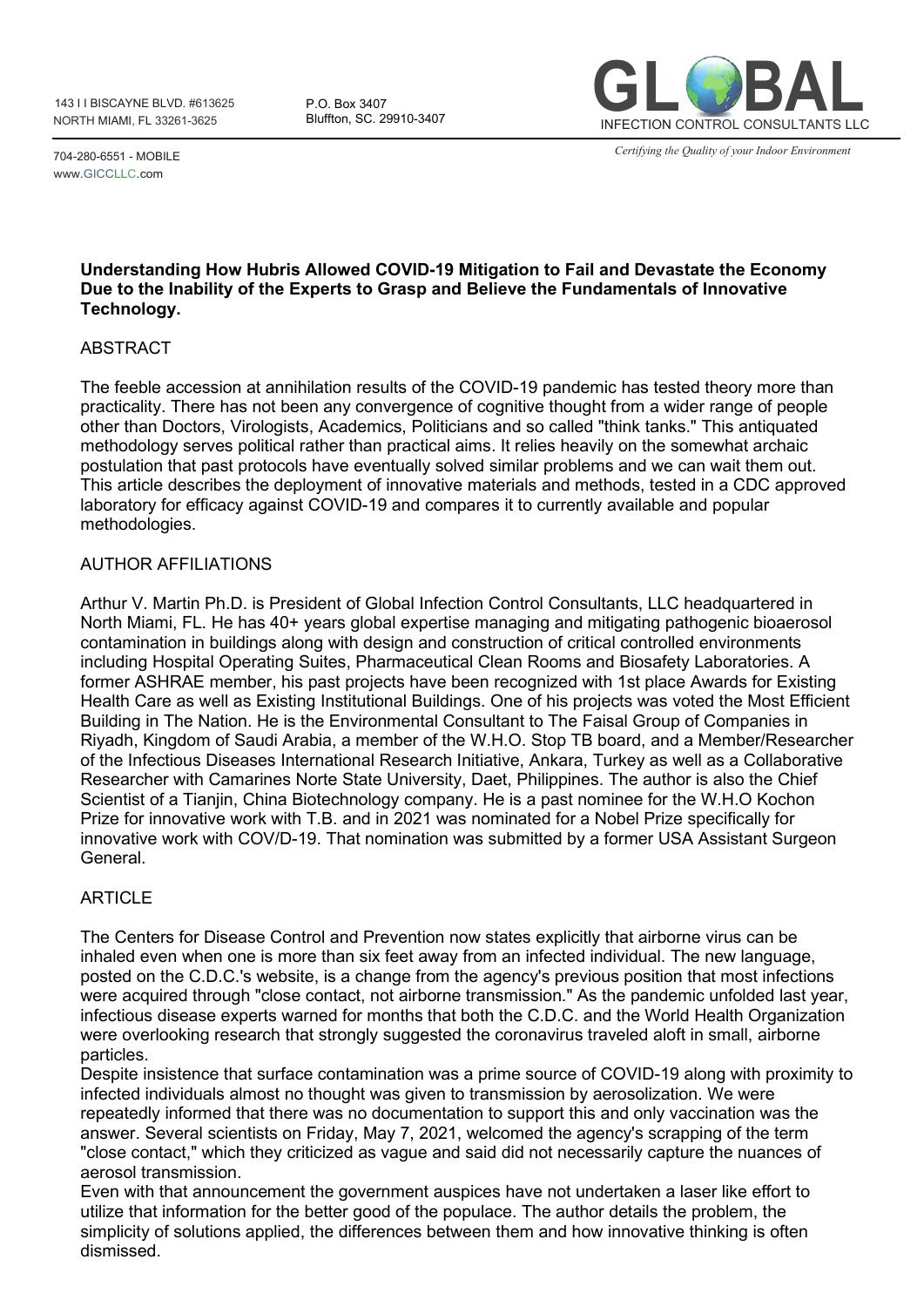*A study supported by the Medical Health Technology Project for Guangzhou, the Science and Technology Project of Guangzhou, and the Project for Key Medicine Discipline Construction of Guangzhou Municipality determined the following. Indications would substantiate claims that the virus initiated in China. The actual location within China was not established however.* 

*"From January 26 through February 10, 2020, an outbreak of 2019 novel corona-virus disease (COVD- 19) affected 10 persons from 3 families (families A-C) who had eaten at the same air-conditioned restaurant in Guangzhou, China. One of the families had just traveled from Wuhan, Hubei Province, China. On January 23, 2020, family A traveled from Wuhan and arrived in Guangzhou. On January 24, the index case-patient (patient A1) ate lunch with 3 other family members (A2-A4) at restaurant X.* 

*Two other families, B and C, sat at neighboring tables at the same restaurant. Later that day, patient A1 experienced onset of fever and cough and went to the hospital. By February 5, a total of 9 others (4 members of family A, 3 members of family B, and 2 members of family C) had become ill with COVID-19. The only known source of exposure for the affected persons in families B and C was patient A1 at the restaurant.* 

*Restaurant X is an air-conditioned, 5-floor building without windows. The third-floor dining area occupies 145 sq m. each floor has its own air conditioner. The distance between each table is about 1 m. Families A and B were each seated for an overlapping period of 53 minutes and families A and C for an overlapping period of 73 minutes. The air outlet and the return air inlet for the central air conditioner were located above table C.* 

*On January 24, a total of 91 persons (83 customers, 8 staff members) were in the restaurant. Of these, a total of 83 had eaten lunch at 15 tables on the third floor. Among the 83 customers, 10 became ill with COVID-19; the other 73 were identified as close contacts and quarantined for 14 days. During that period, no symptoms developed, and throat swab samples from the contacts and 6 smear samples from the air conditioner (3 from the air outlet and 3 from the air inlet) were negative for severe acute respiratory syndrome corona-virus 2 by reverse transcription PCR.* 

*Virus-laden small (<5 µm) aerosolized droplets can remain in the air and travel long distances, and with COVID-19 particle sizes as small as 1 um, standard technology simply does not work. Potential aerosol transmission of severe acute respiratory syndrome and Middle East respiratory syndrome viruses had previously been reported. However, none of the staff or other diners in restaurant X were infected.*

*Moreover, the smear samples from the air conditioner were all nucleotide negative. This finding is less consistent with aerosol transmission. However, aerosols would tend to follow the airflow, and the lower concentrations of aerosols at greater distances might have been insufficient to cause infection in other parts of the restaurant.*

*A more in-depth analysis using simple physics equations of fluid mechanics coupled with the theories of Brownian Motion and statistical analysis seems to suggest the complete picture has not been sufficiently addressed. Based on the kinetic theory of aerosols, particles as large as 8 microns will stay in the air for 300 seconds traveling a distance of 1 meter. With as little air flow in an HVAC system of 1270 ft/minute those*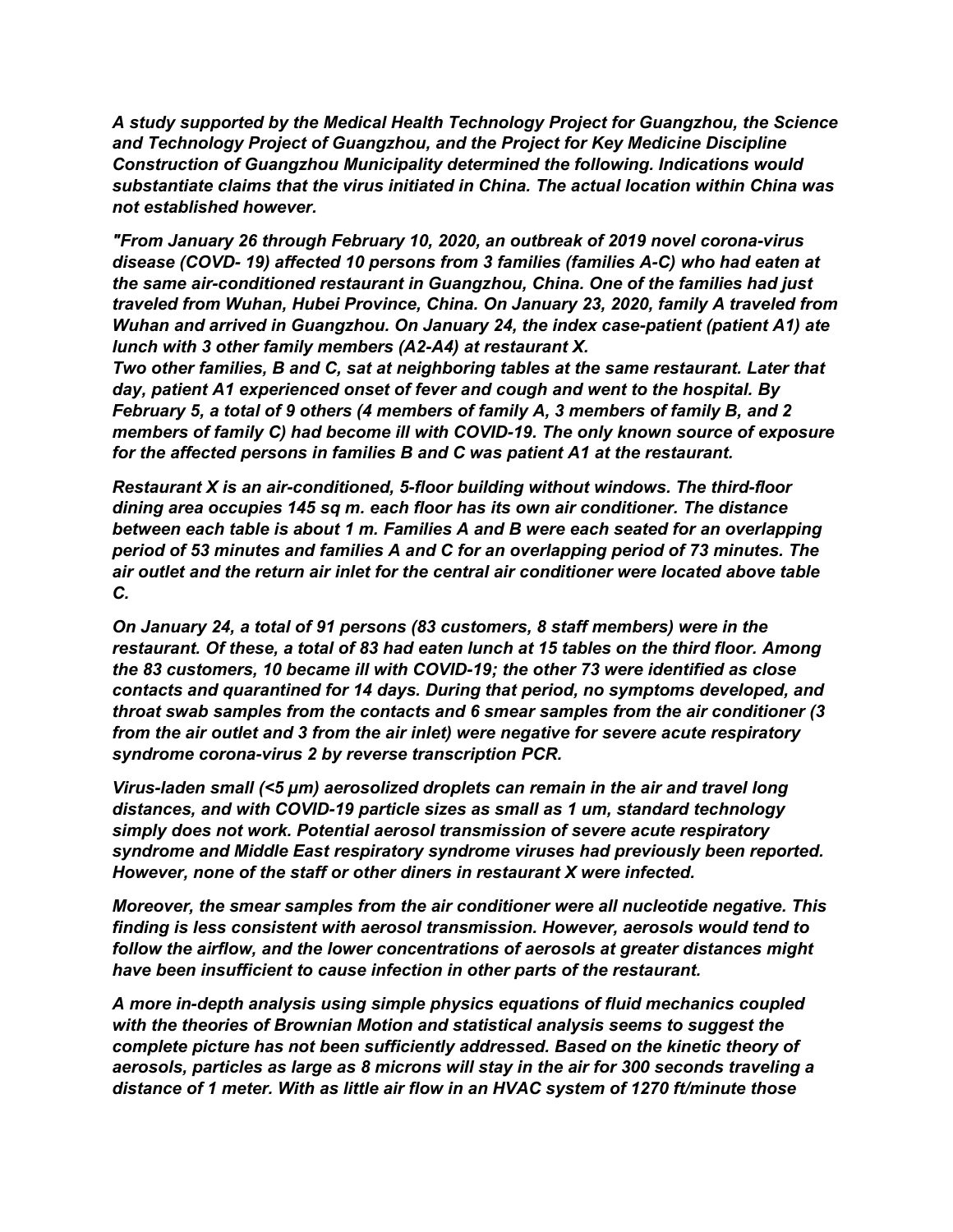*particle sizes can be airborne for as long as 5 minutes which is sufficient time to travel down extremely long lengths of air conditioning duct distribution systems.*

*Since the retention rate is actually logarithmic or exponential, that dwell time in moving air could be as long as 3 to 4 hours. Air change rates in buildings are dependent on numerous factors including type of construction, building conditioned space use, climatic conditions, ambient pathogen concentration levels and fan system efficiency. Needless to say, airborne particles as small as the COVID-19(SARS CoV2) virus have the ability to circulate and recirculate through a closed indoor environment repeatedly while still viable and maintaining a high rate of infectivity."*

The author has established the fact that pathogens, such as and including COVID-19(SARS CoV2), have the ability to maintain infectivity and recirculate for extended periods of time within a closed, controlled building environment. Therefore, it is necessary to conceptualize and formulate a long-term solution.

The solution must be broken down into "materials and methods." Without doubt the critical factor is that you have to provide this permanent protection while building occupants go about their normal daily functions.

These conditions would dictate that the "materials" must be organic based and non-toxic to occupants. Ideally, they would be drug and alcohol free with no added chemicals. Solubility would aid in the application process. With human respiration a factor they must also contain USA-FDA ingredients listed as GRAS (Generally Regarded as Safe) and be non-corrosive. Being non-GMO would be an added plus as would be having no restrictions on disposal.

In 2003 as the SARS outbreak traveled from Hong Kong to Singapore an American scientist (**The Author**) was working in Malaysia with the hospital industry to identify and quantify nosocomial infections and initiate a program leading to an SOP (Standard Operating Procedure) that would be flexible and easily modified based on hospital size, structural design and specialty. Part of that work was the initial development of an organic, plant-based compound with high efficacy and low toxicity. Before work on the Singapore SARS outbreak could get underway it subsided enough to not get involved.

Similar work was again underway in Kuala Lumpur in 2009 when H1N1 made its appearance. By this time research and development of Path-Away Anti-Pathogenic Aerosol Solution® had progressed to field trials. The Malaysian Ministry of Health initiated immediate product testing on the H1N1 virus with absolute success. The product continued to evolve to what it is today and, in that process, has proven effective on more than 100 individual fungi, bacteria, yeasts and viruses. It was recently successfully tested on an approved COVID-19(SARS CoV2) surrogate virus and was redundantly tested in a USA CDC approved lab for specific testing against the current COVID-19(SARS CoV2) strain of the virus. Acceptable kill rate was established at two (2) minutes or less.

With Certified Organic Input and Certified non-GMO status, Path-Away Anti-Pathogenic Aerosol Solution® is so safe, so nontoxic yet so efficacious it is exempt from EPA Registration under FIFR regulations and meets or exceeds numerous USA CFR (Code of Federal Regulations).

On January 29, 2020, the United States Environmental Protection Agency (EPA) activated the "Emerging Viral Pathogen Guidance for Antimicrobial Pesticides" in response to the discovery of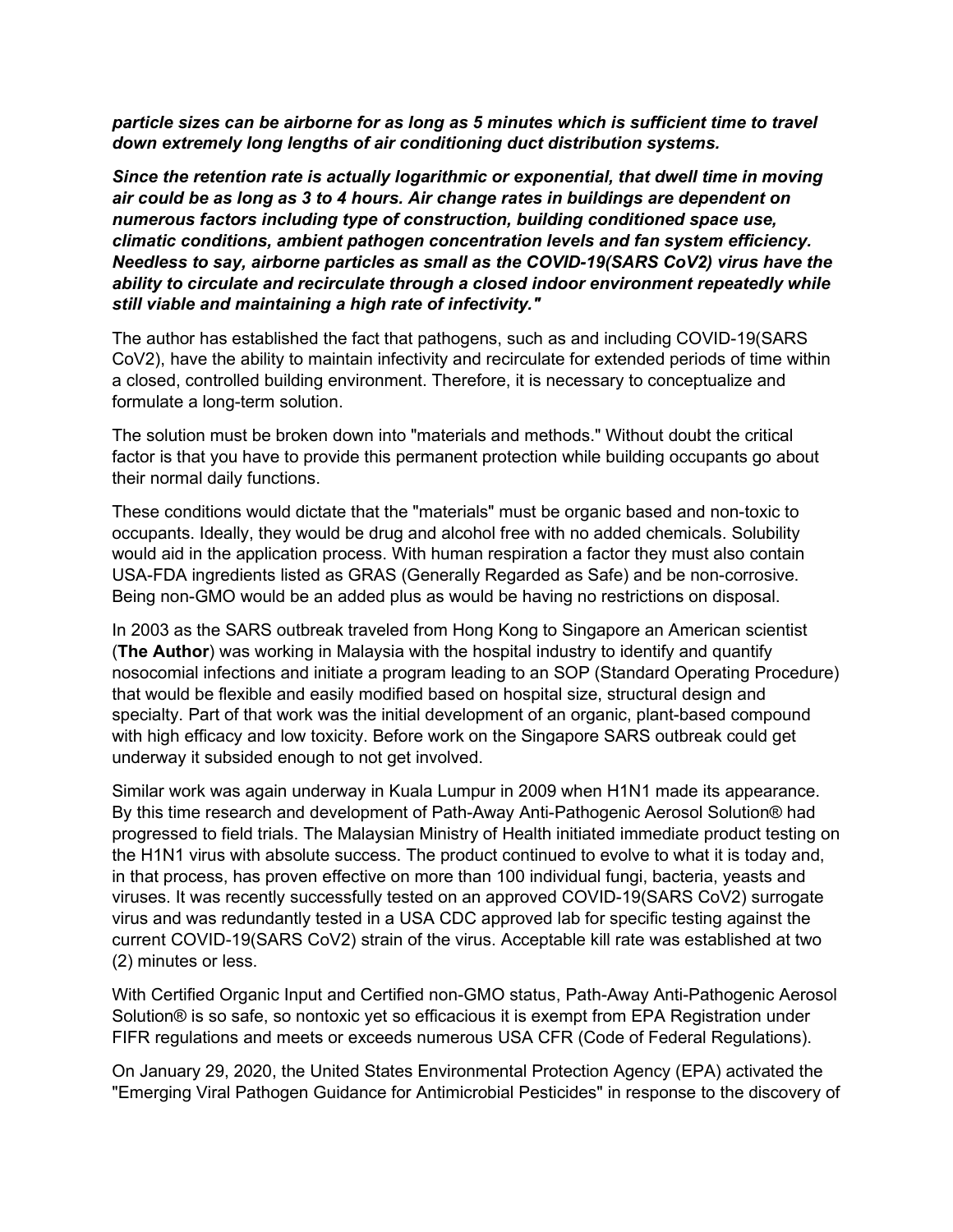the novel corona-virus, SARS-COV-2. The guidance, issued in 2016, details a process by which companies holding current EPA registrations/exemptions under the Federal Insecticide Fungicide and Rodenticide Act (FIFRA) for certain disinfectant products can promote those products for use against "emerging pathogens" such as the corona-virus. Path-Away Anti-Pathogenic Aerosol Solution® was already declared exempt from this regulation (FIFRA 25(b) as far back as January 12th, 2015.

The key to the efficacy is not so much the individual ingredients but the sequencing of compounding with numerous changes in temperature, pressures, and time parameters. Each ingredient has individual efficacy, but the sequencing process doesn't just provide for the individual efficacies to be additive but exponentially more effective. The resultant product is a near perfect Phytoceutical with broad spectrum efficacy.

Eight years of product field application on a global scale, taking into effect variances in climatic conditions, geographic locations and the severity of the local pathogen matrix have produced this innovative, unique, extraordinary solution to global pandemics.

No material, regardless of how unique, innovative, or effective can provide resolution to a problem without a proper method of application to the problem. The developer of the product was not satisfied with how people were applying it, particularly in buildings. He set out to develop an application process that would provide long term protection and not just emergency protection.

The answer was attacking the problem to mitigate the ability of pathogens to remain airborne and recirculate over and over within the conditioned space without their coming in contact with the anti-pathogenic product and being neutralized. A system was designed, developed and patented that would produce small micron product vaporization which would be entrained with the same air carrying the pathogens continuously throughout the building environmental system. This would put the problem in proximity to the solution.

Prior analysis had determined that since the retention rate in moving air is actually logarithmic or exponential, the dwell time for the pathogen in moving air could be as long as 3 to 4 hours. That is indicative of the pathogens not only traveling within the air distribution system but coming in contact with the entire surface area of that air distribution system. This single factor is the key to permanent protection in buildings. It is the factor still overlooked today.

### CURRENT TECHNOLOGIES APPLIED WITH INSUFFICIENT RESULTS.

Current technologies revolve around HEPA Filtration, Ultraviolet (UV) Light, Bipolar Ionization and the current Building Flush technique currently promoted by ASHRAE, American Society of Heating, Refrigerating and Air Conditioning Engineers. While these have a definite place in pathogenic bio-aerosol mitigation their drawbacks limit their results. Let's explore these.

### HEPA FILTRATION

Filters have a single prioritized function. They are designed to trap particles passing through them. Those particles may be viable such as Fungi, Bacteria, Yeasts and Viruses. They may also be nonviable particles. Nonviable particles do not contain living microorganisms but can act as a transport mechanism for them. These include things such as dust, dirt, fibers, metal and cloth or chemical compounds. Nonvolatile particles refer mainly to engine emissions.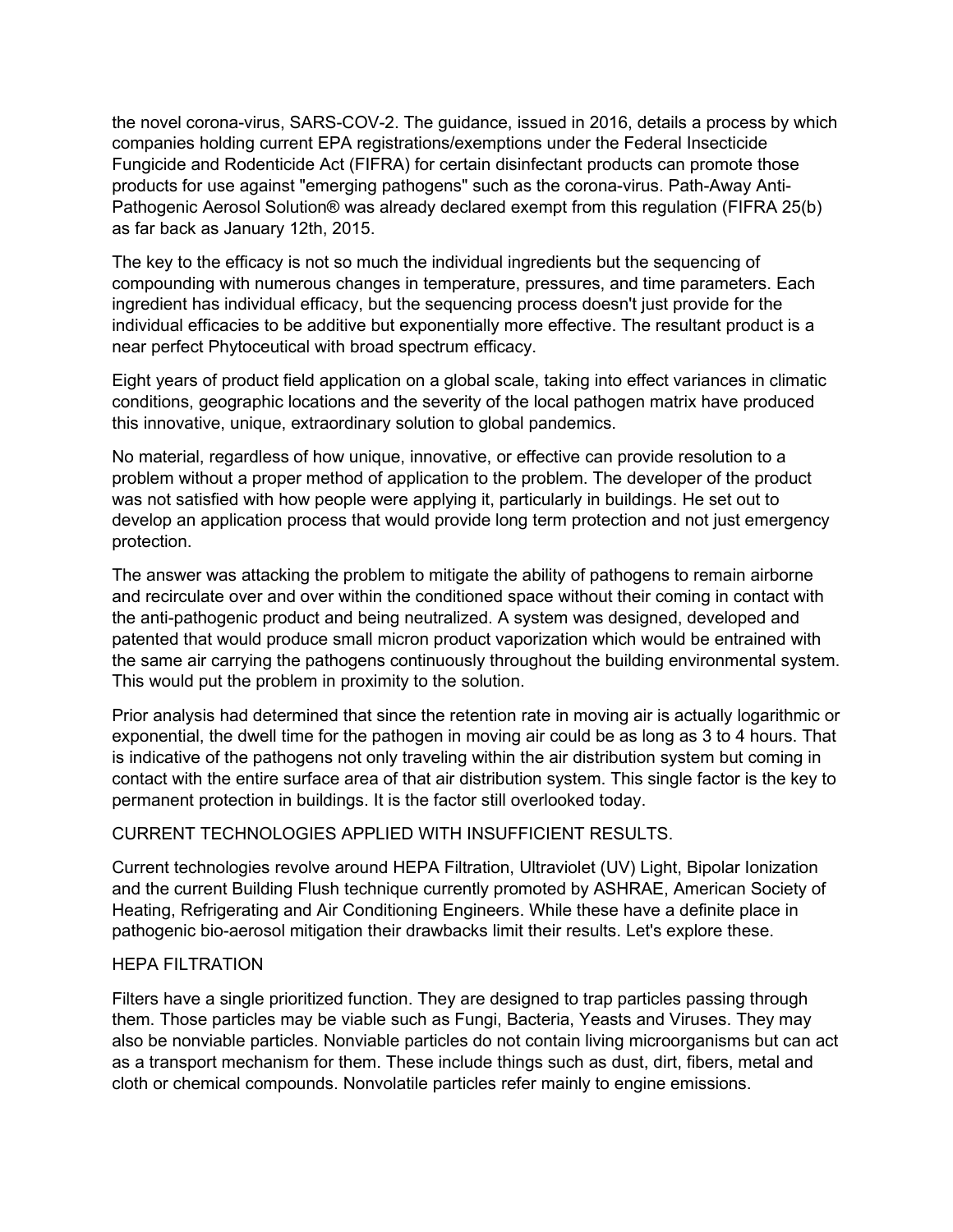Design and application of HEPA Filtration is typically done before an HVAC unit is delivered for installation. The dilemma with post installation HEPA Filter application revolves around system fan type and capacity HEPA filters are normally 3-5 times the thickness of standard filters. This presents a problem with the ability of the fan to either push or pull sufficient air through the filter to maintain system operational integrity.

HEPA filters can cause fan cavitation or restricted air flow during the system cooling cycle and will cause insufficient heat transfer ability to the cooling coil resulting in a frozen coil. Freezing of the coil exacerbates the problem as the ice buildup will decrease air flow further. As the filter "loads" with the accumulation of particulate bio burden there is a possibility of air flow breaking viable pathogens from the filter surface and allowing them to re-enter the occupied, conditioned space increasing potential pathogen spread.

HEPA filters are usually rated at 99.95% effective at trapping particles of 0.3 microns or larger. Trapping is the key terminology. Trapping something, particularly a viable, simply holds it in place but does not necessarily kill it. With the COVID-19 droplet nuclei as small as 0.1 micron and the filters inability to kill it, you will simply get recirculation of deadly virus particles to occupants.

## ULTRAVIOLET (UV) LIGHT

Ultraviolet light has been in use for many years. This author conducted one of the first UV Light Trial analysis on an installation in Knoxville, Tennessee in the 1980's for a major manufacturer of this type equipment.

There are many spectrums of UV and you need the most powerful to ensure you kill the most dangerous pathogen. When you get approximately 1 meter away from a UV light the drop off in efficacy is exponential. In a ducted HVAC system UV light does not radiate down a long duct, around a corner, up a riser and down into multiple diffuser outlets. Buildup of "bio-burden" (particulates) on the bulb will decrease efficacy and bulbs will need to be changed regularly to make up for loss of efficacy and efficiency.

The operating condition in an HVAC unit known as "bypass air" is essentially air that did not come in contact with the coil and bulb output. All commercial applications are mandated to include fresh air makeup. Since UV light does not kill everything on the first pass over it you will always have pathogens that do not come in contact and thereby remain viable.

### BIPOLAR IONIZATION

Bipolar Ions are essentially plasmas. Plasmas are created by the ionization of atoms and molecules. The mechanism and devices used to create plasmas are either through the use of electric arcs or plasma torches, which require a very high current source. Plasmas, often referred to as the 4th state of matter, are charged or ionized particles and as such are governed in their movements by the Coulomb's Law of Electrostatic forces, where opposite charges attract and like charges repel each other.

These forces are also dictated to by the inverse square law of distance of separation. The closer each particle is to the other charged particle, the greater is their forces of attraction or repulsion.

A natural occurrence of a plasma process is similar to thunder and lightning. Those arc discharges will have to be created in every HVAC duct where the Bipolar Ion needle point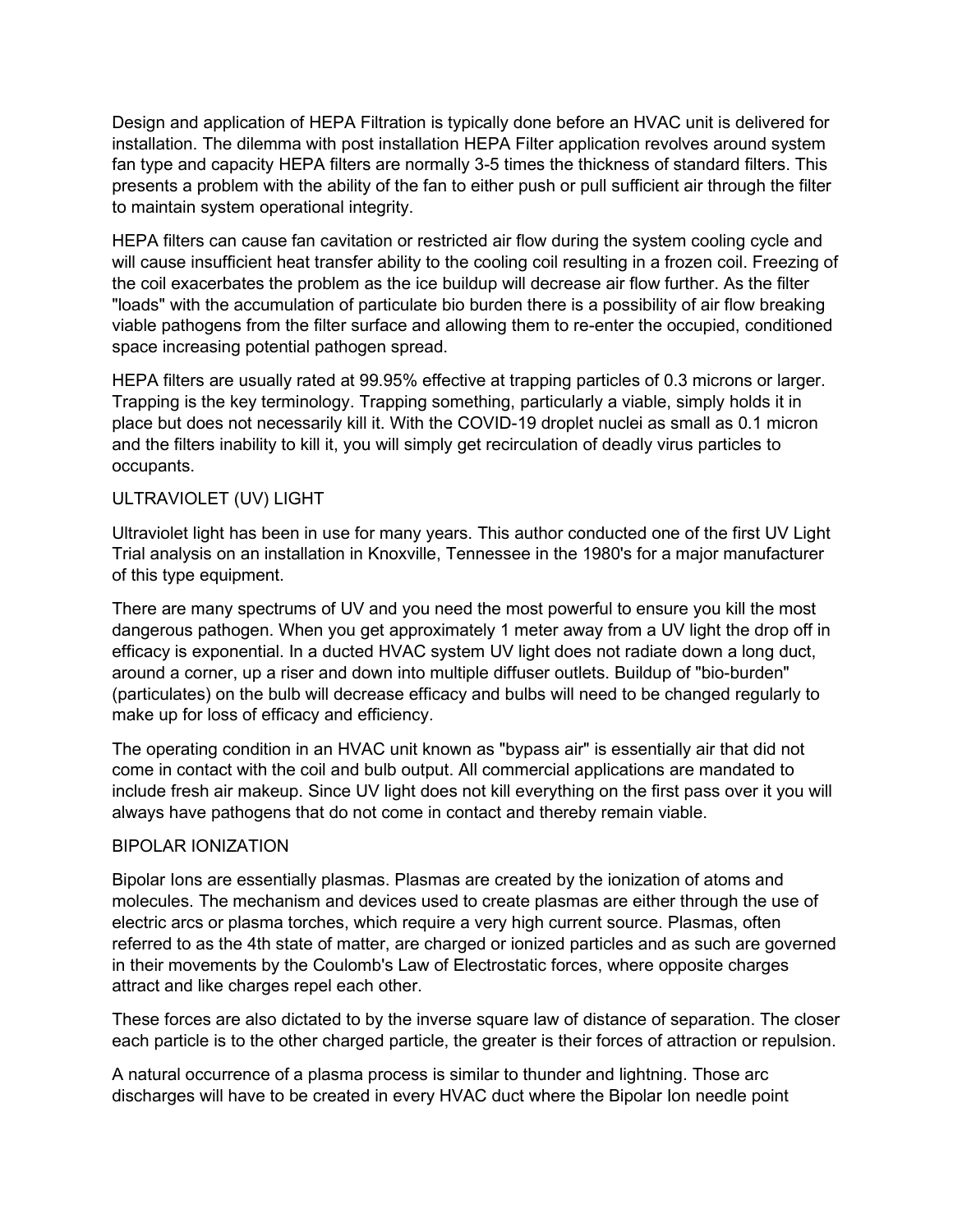discharges are installed. Ions or plasma particles are not usually stable and often recombine to become neutral atoms and molecules in very short durations.

In the Bipolar Ions devices used to decontaminate a building, an appreciable fraction of these Ions will recombine either in the ductwork or shortly upon entering the building space. Those recombined Oxygen and Nitrogen atoms and molecules can lose their effectiveness in combating the Covid 19 Viruses. Any wall or surface which have particles of opposite charges to the generated plasmas will be attracted to them and hence a portion of these plasmas will stick to the walls or surfaces, instead of staying in the airspace to fight the Covid 19 viruses and/or other pathogens.

The Coulombic forces are very much larger than gravitational forces, hence these ionized plasma particles that are attracted to the surfaces which are of an opposite charge, such as electrons will not readily fall towards the ground through the airspace, again reducing the efficacy in fighting the Covid 19 viruses and/or other pathogens in the air.

Using the air in a ductwork which has a significant amount of Oxygen, Nitrogen, and Carbon Dioxide could generate a significant amount of Oxygen plasmas which has a good potential of formation of Ozone (03) over an extended period of time, such as in classrooms in schools and colleges, hotels, convention centers, restaurants and other places where such occupancies are over many hours throughout the day.

Ozone can be toxic to humans, especially in the amounts required to kill airborne pathogens. These machines have also been identified to produce other volatile compound biproduct such as formaldehyde, acetone and toluene, irritants that can cause lung and nerve damage with chronic exposure. Plasma generation devices are expensive to manufacture and market and as such Bipolar Ions machines are costly when compared to the current Nobel Nominated breakthrough technology. Bipolar Ionization can create a magnetic field which could damage other electronic devices in the area.

Bipolar Ionization can take as long as 472 minutes to "possibly" do the same thing as the current Nobel Nominated Breakthrough technology. It is the author's position that Bipolar Ionization is not a workable device to eliminate Covid19 viruses in a room.

It might be acceptable to use Bipolar Ions to clean pollutants and other viruses which are not deadly or that infectious. To clean a room in almost 8 hours is not what schools could live with. The operating hours of a school are usually from 8am to 3pm, 7 hours a day. After installing such machines, masks and social distancing will still be required.

## *According to Delphine Farmer, atmospheric chemist at Colorado State University who has studied ionization technology and produced peer reviewed scientific literature on the subject, "None of these devices have been proven to work. Anyone who understands the chemistry would say you should be very wary of using them."*

### BUILDING INDOOR AIR FLUSHING

This is a new approach suggested by some current HVAC Engineers. There is no significant data available to warrant this but there is historical data to refute it. The cooling load of any airconditioned building has two components namely that of the sensible load and the latent load in the building. The Physics of Psychometrics ensues that any additional flushing of a building and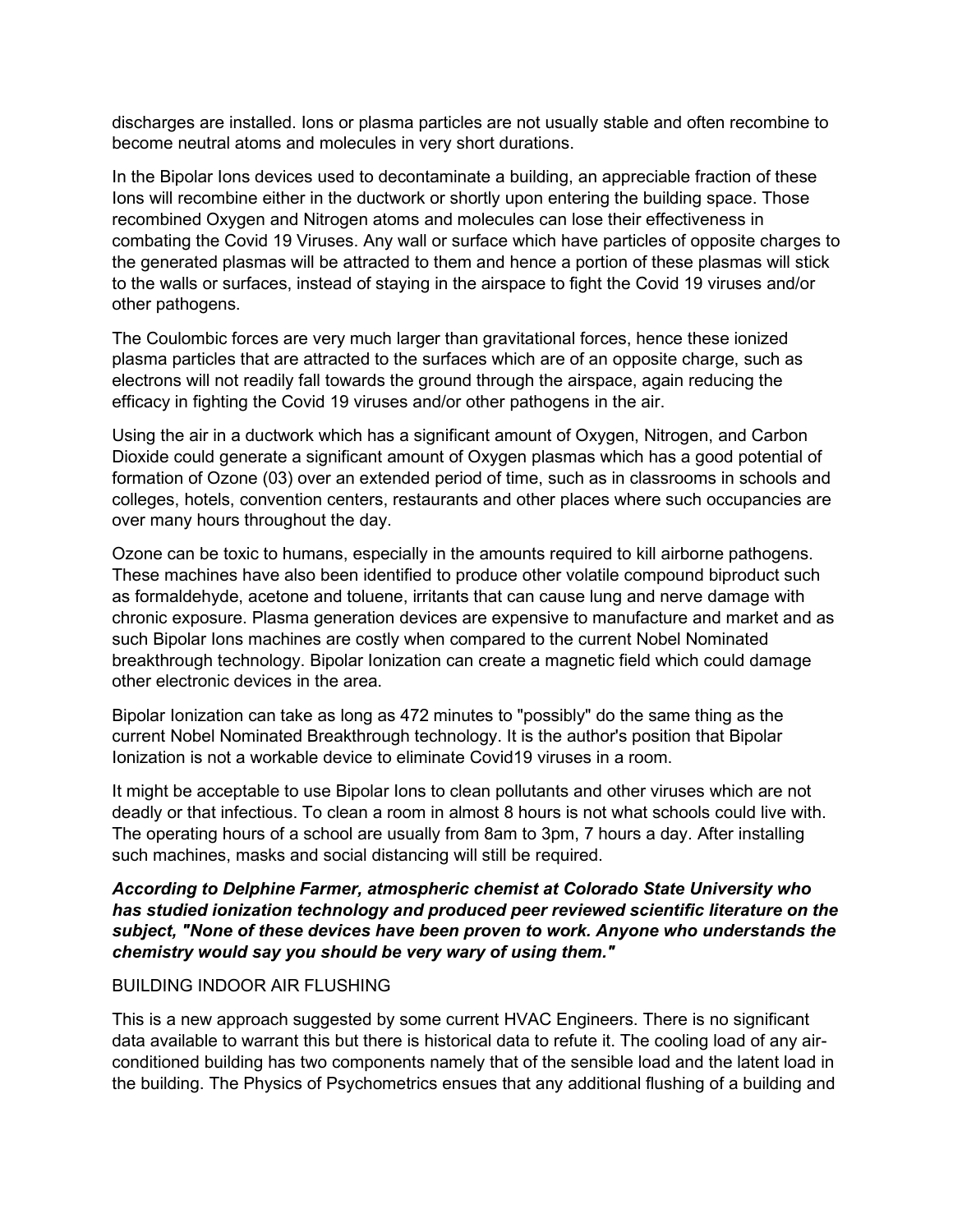thus replacing that volume of air with the introduction of outside air will greatly increase the latent cooling load requirements in any air- conditioned building.

When water vapor remains in the air as humidity, it makes the temperature feel warmer. As the humidity is lowered the air feels cooler. As of late many HVAC and health professionals have attempted to use additional outside air and filtration as a remedy to combat the Covid 19 virus in air-conditioned buildings. This approach is not exactly feasible since additional air intake will only increase the amount of humidity in the building and hence raise the temperature of the building during the summer months by increasing the additional latent load of the building thus requiring the air conditioner to operate at a higher frequency than before.

The higher frequency of operation will require additional amounts of electricity. Furthermore, the HEPA filters do not eliminate the Covid-19 virus, rather it would only try to filter out those viruses at the return ductwork. This approach will not do anything to eliminate the remaining Covid-19 virus in the building.

Should any virus be introduced into the building during the downtime in which the air conditioner had cycled off, the HEPA filtration will not be able to provide any protection against the virus in the building air space.

Another disadvantage in bringing in additional moisture and humidity into an air-conditioned building is the higher amount of latent load which will lead to a lower level of comfort for its occupants. It will also provide a situation where any viable fungi achieve maximum ability to replicate.

Flushing of conditioned air, heated or cooled, and replacement with fresh outside are does not take into account possible and potential airborne pathogens in that air. When a building acts as a "heat/cool sink" to maintain residual structural temperature that the owner spent money producing it would be foolish to start all over again with a fresh load of outdoor heated or cooled air that becomes a secondary energy expense. Flushing a building daily is a poorly thought-out remedy.

### **NOBEL PRIZE NOMINATED TECHNOLOGY**

The M3 System® Protection Module was conceptualized, designed and engineered to attack the causal agent of deadly viral spread. Developed by a globally recognized Engineer, Scientist and Nobel Prize Nominee for his work specifically related to COVID-19(SARS)CoV-2, it is available for application to Commercial, Residential, Industrial and/or Institutional structures.

Utilizing the Brownian Theory of Motion, defined as, "The erratic random movement of microscopic particles in a fluid, as a result of continuous bombardment from molecules of the surrounding medium" our team has developed a way to use this principal to micro-infuse millions of molecules of our organic, extremely high efficacy, botanical based product into and onto the surfaces of the buildings HVAC system so that any pathogenic bioaerosols such as viruses, fungi, bacteria, yeasts and non-viable particulates such as pollen will come into contact with each other through circulation and recirculation of the air in the occupied space.

When a molecule of high efficacy contacts a unit of viability such as a virus, fungal, bacteria or yeast the viable unit's ability to reproduce is disrupted and destroyed. Similarly, non-viable items such as pollen have their capability to be allergenic negated.